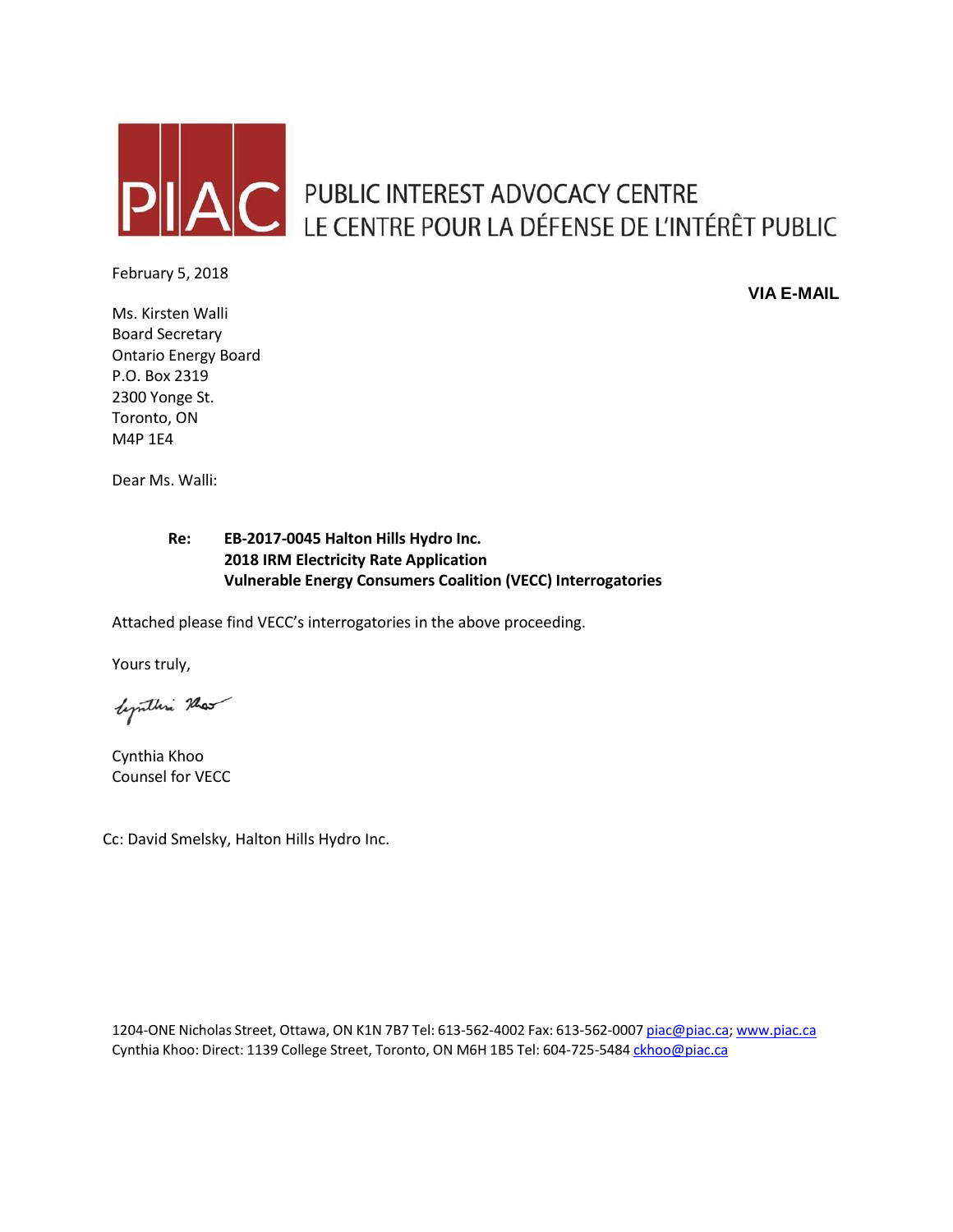# **ONTARIO ENERGY BOARD IN THE MATTER OF AN APPLICATION BY HALTON HILLS HYDRO INC. (HHHI) 2018 IRM APPLICATION**

#### **VULNERABLE ENERGY CONSUMERS COALITION (VECC) INTERROGATORIES EB-2017-0045**

#### **Z-Factor Application**

VECC-1

- a) Page 4: Please provide the actual number of hours for each of the years 2012 to 2017 and budgeted hours for each of the years 2018 to 2020 and January 1, 2021 to April 30, 2021, used to determine costs.
- b) Page 10 Table PE3: Please provide the 2017 year-end customer count by customer class.
- c) Page 11 Table PE4: Please provide the bill impacts of the Pay Equity Adjustments by customer class separately.
- d) Page 11 Table PE4: Please add the Distribution only bill impacts of the Pay Equity Adjustments to the table by customer class.
- e) Page 11 Table PE4: Please add the Distribution only bill impacts to the table by customer class for Depreciation and Pay Equity Adjustments.

VECC-2

Ref 1: Application Page 4 Ref 2: Appendix E

Reference 1 indicates that forecasted costs are until April 30, 2021. At Reference 2, costs are calculated to March 31, 2021. Please reconcile.

VECC-3

Ref 1: Application Page 4 Ref 2: Appendix C

Preamble: HHHI first established a Pay Equity Plan in 1990 and subsequently a Pay-Equity pay-out was achieved through settlement on August 10, 1990 in the amount of \$58,291.60 for union and \$8,972.60 for management with monies to be paid out over a five-year period. HHHI's Pay Equity Committee conducted annual reviews of the Pay Equity Plan each year commencing 1991.

a) Please provide the driver for HHHI's 1990 Pay Equity Plan.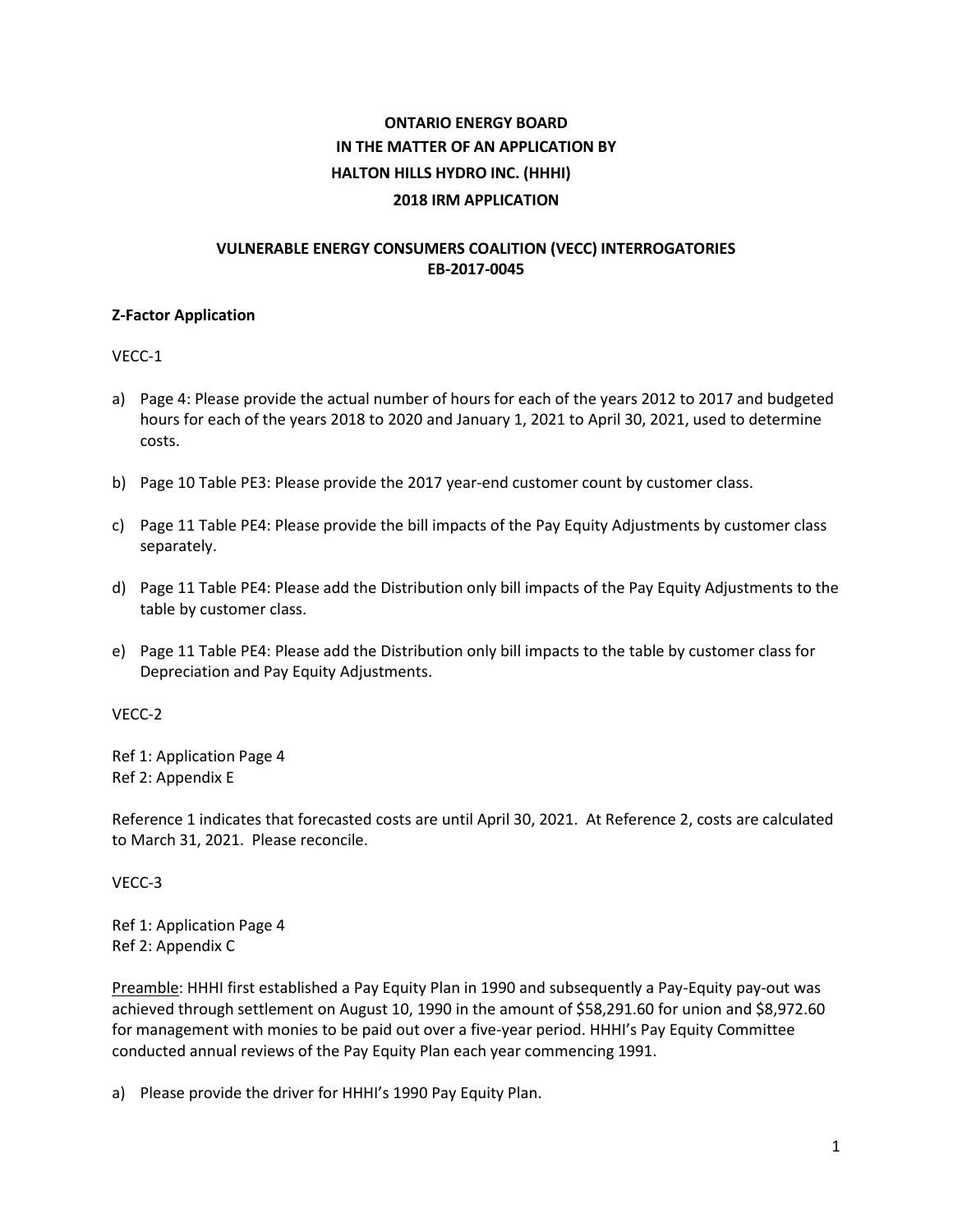- b) Has HHHI's Pay Equity Committee, in place since the 1990 Pay Equity Plan, determined that any pay equity adjustments beyond 1990 were needed before this application. Has HHHI made any Pay-Equity pay-outs since 1990? If yes, provide details.
- c) Given HHHI has had a Pay-Equity policy in place since 1990, please explain HHHI's adherence to the policy and why further pay equity adjustments are now required.

VECC-4

Ref: Application Page 5

Preamble: The Settlement Agreement states that the positions that were to be adjusted included Customer Service Representatives, the Dispatch Clerk, the Engineering Clerk and the Clerk Cashier.

- a) Please provide the male comparators identified and the compensable difference for each of the above positions.
- b) Please identify and explain the System of Comparison used and how it is similar and different from the Stevenson Kellogg Ernst and Whirrey job evaluation system used in 1990.

VECC-5

Ref: Application Page 7

Preamble: The evidence indicates that in October 2014, the Government of Ontario issued a mandate to Ontario employers requiring each employer to develop a strategy to further close the wage gap.

Please provide a copy of the above Government of Ontario mandate issued to Ontario employers.

VECC-6

Ref: Appendix D Terms of Reference

- a) Please provide the original Terms of Reference for the Pay Equity Committee.
- b) Please explain how the Terms of Reference dated September 17, 2012 for the Pay Equity Committee differ from the original Terms of Reference.

### VECC-7

Ref: Appendix E Detailed Pay Equity Adjustment Calculations by Position

Please update Appendix E for 2017 year-end actuals.